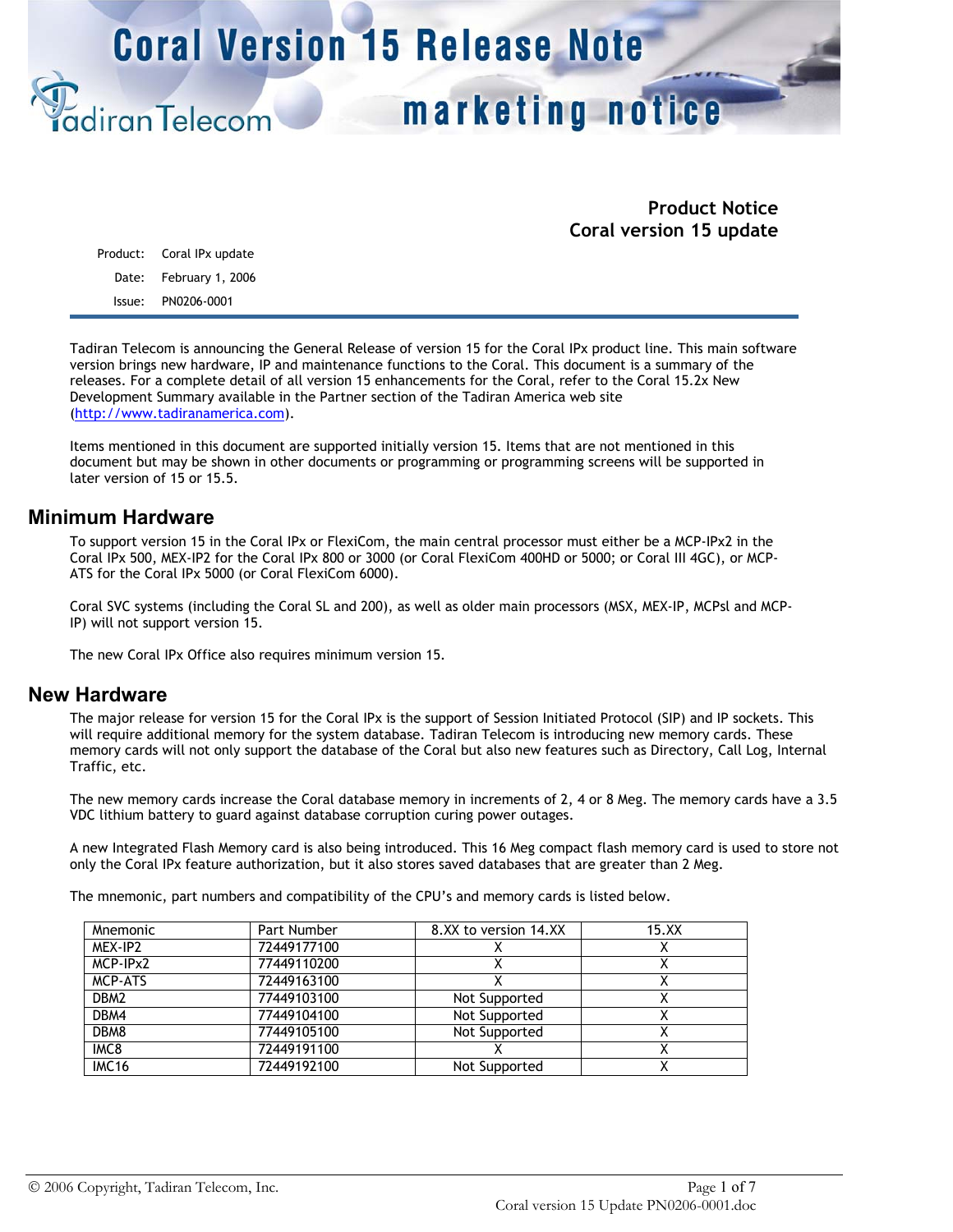# marketing notice

## *PUGW and PUGWipx*

diranTelecom

With the introduction of SIP to the Coral, new call agent hardware was developed by Tadiran Telecom. This new IP call agent hardware allows simultaneous support for current FlexSet-IP and QNet IP protocols as well as SIP protocols on a single card.

The call agents are Peripheral Universal Gateway (PUGW). The PUGW card comes in both a full size and IPx 500 format card. The new PUGW cards are based on a Linux operating system also support modem and fax communications (conforming to the ITU T.38 standard).

The Coral IPx Office has an integrated PUGW card for VOIP support.

Along with these new call agents Tadiran Telecom is introducing a new line of Media Resource Cards. These MRC cards are daughter boards that are connected to the PUGW to convert from IP to traditional or TDM switching. Each MRC card handles a maximum number of TDM to IP conversion sessions.

The mnemonic, part number and compatibility of the new call agents for the Coral IPx is listed below:

| <b>Mnemonic</b>   | Part Number | <b>Ver 14.XX</b> | <b>Ver 15.XX</b> | SIP Support | <b>MGCP Support</b><br>(FlexSet-IP,<br>QNET-IP, Coral<br>Teleport,<br>FlexSet-IP Soft<br>Phone) |
|-------------------|-------------|------------------|------------------|-------------|-------------------------------------------------------------------------------------------------|
| <b>PUGW</b>       | 77449223100 | $X$ (Note 1)     |                  | х           |                                                                                                 |
| <b>PUGWipx</b>    | 77449205100 | $X$ (Note 1)     | ∧                | χ           |                                                                                                 |
| MRC8              | 72449279100 | $X$ (Note 1)     | v                | χ           |                                                                                                 |
| MRC <sub>16</sub> | 72449280100 | $X$ (Note 1)     | χ                | χ           |                                                                                                 |
| MRC32             | 72449281100 | $X$ (Note 1)     | v<br>⋏           | х           |                                                                                                 |
| MRC64             | 72449282100 | $X$ (Note 1)     | Χ                | Χ           |                                                                                                 |

Note 1 – No SIP support in version 14.XX

Previous call agents (UGW, UGWips, UGW-E, UGW-Eipx) and media gateways (MG-15, 30, 60, 24, 48 and 72) are supported in version 15 but these components will not support SIP station or trunks.

# *Applications*

### *Online Authorizations*

Starting with Coral version 15 and the Coral View Designer (or Pro) application version 15, dealers will be able to change system feature and licensing authorization on Coral systems without the need for a system restart.

When dealers place orders for new authorizations or additional licenses on the Coral systems with Tadiran Telecom, Tadiran will email a ZIP file that shows the SAU number and date the file was created. Field technicians using this ZIP file will connect a laptop or PC to the Coral programming port and start the CVD application. Once connected to the Coral, using the OLA feature of the CVD, technicians will be able to show current authorization or update authorizations in the running Coral. They will also be able to create a text file showing a side-by-side comparison of the current and new feature and licensing authorizations.

## *Coral Fault Manager*

The Coral Fault Manager is a diagnostic system that is used to detect Coral faults and errors as they occur within the Coral. The fault reports can be configured to detect any type of Coral alarm or fault. Corrective measures are suggested by the detailed report to enable simple trouble shooting. Because the system is Web based, the Corals may be serviced from any location in the world.

The system is comprised of servers and workstations using SNMP (Simple Management Network Protocol) communication. On the server of the Coral Fault Manager, a SNMPc product from Castle Rock must be installed. This software is available for order on the Internet at http://www.castlerock.com/.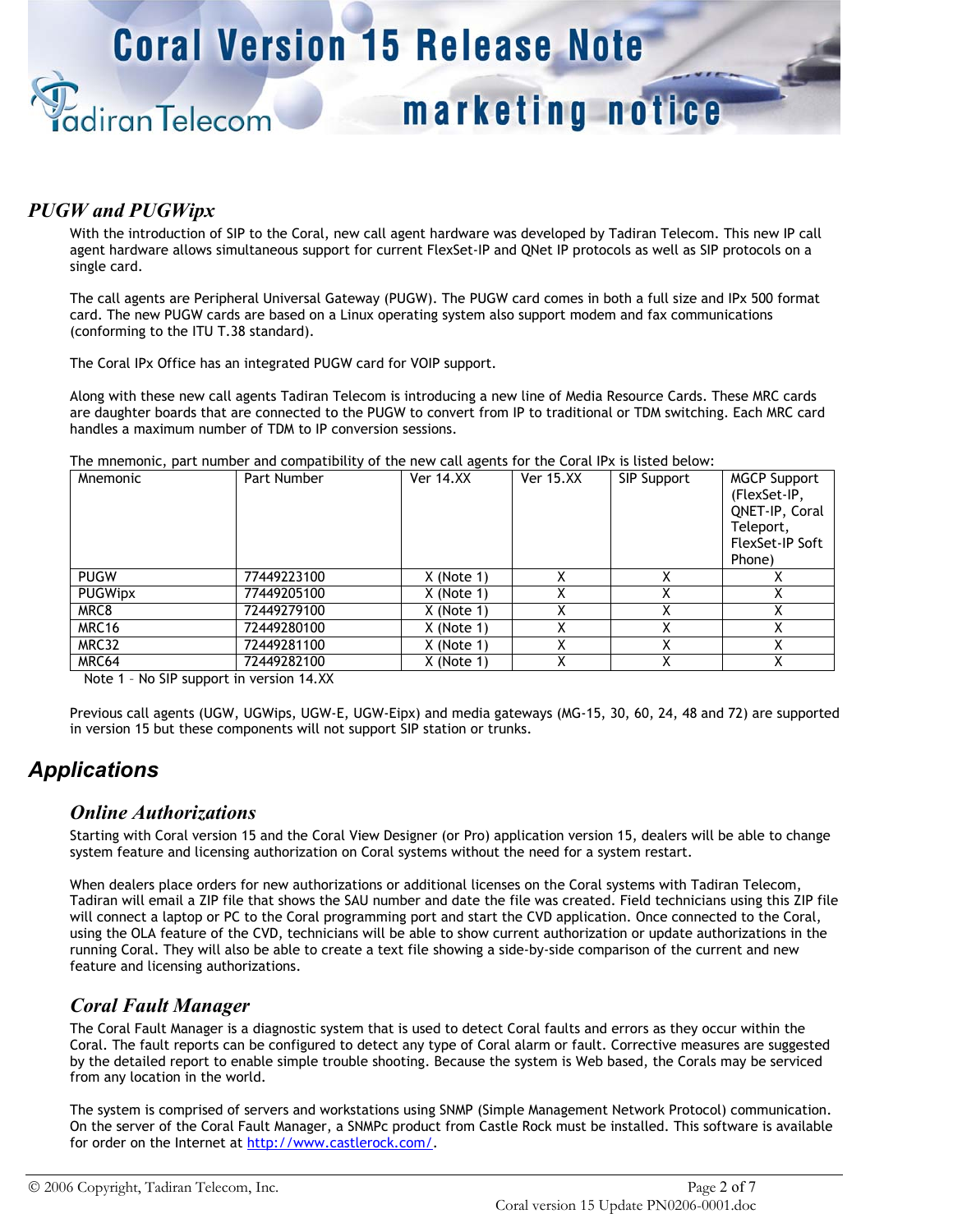marketing notice

When a fault is detected at one of the systems, the fault alarm is forwarded to the central CFM server. It can be viewed on a workstation screen, where a map of the different Coral systems is displayed. The faulty system is highlighted in color to indicate that it requires attention.

# *Internal Traffic*

diran Telecom

A new internal traffic facility has been added to Coral Main Software, Version 15.xx. The feature is used to collect, monitor and store Coral system traffic details on selected Coral entities such as Stations and trunks. This feature may require the installation of an extra memory card (DBM or XMM) to support its memory requirements.

The events can be collected on a daily basis for a maximum of 7 days. The technician defines the start time for each day or set of days. The reports are built and configured via the programming port of the Coral per the customer requirements. The Coral allows the technician to create a maximum of 10 different reports and offers 5 prefabricated reports ready for use.

The internal traffic captures feature activation by station, trunk; library activation; as well as station/trunk events and times. A list of supported items is listed below:

| Feature                            | <b>Station</b> | <b>Trunk</b>       | <b>Trunk</b><br>Groups | Hunt<br>Groups | <b>Boss</b><br>Groups | Library | Wait<br>Queue |
|------------------------------------|----------------|--------------------|------------------------|----------------|-----------------------|---------|---------------|
| <b>Call Forward All</b>            | Χ              |                    |                        | X              | X                     |         |               |
| Call Forward No Answer             | X              |                    |                        | Χ              | X                     |         |               |
| Do Not Disturb                     | X              |                    |                        |                | X                     |         |               |
| <b>Executive Privilege</b>         | X              |                    |                        |                |                       |         |               |
| Direct Pickup                      | X              |                    |                        | X              | X                     |         |               |
| Silent Monitor                     | Χ              | X                  |                        |                |                       |         |               |
| Divert Call                        | X              | X                  |                        |                |                       |         | X             |
| FlexiCall                          | X              |                    |                        |                |                       |         |               |
| Freedom                            | X              |                    |                        |                |                       |         |               |
| Trunk Incoming Call                | X              | X                  | X                      | X              | X                     | X       | X             |
| Trunk Outgoing Call                | X              | X                  |                        |                |                       |         |               |
| Internal Incoming Call             | X              | X                  | X                      | X              | X                     | X       | X             |
| Internal Outgoing Call             | X              | $\pmb{\mathsf{X}}$ |                        |                |                       |         |               |
| Library Access                     |                |                    |                        |                |                       | X       |               |
| Busy                               | X              | X                  | X                      | X              | X                     |         |               |
| Not Answered Call                  | X              |                    |                        | X              | X                     |         | X             |
| Hang Up Call                       | X              |                    |                        | X              | Χ                     |         | X             |
| Call Time                          | X              | X                  |                        |                |                       |         | X             |
| Wait Time for Answer               | X              |                    |                        | X              | X                     |         |               |
| Above Average Call Duration        | X              | X                  |                        |                |                       |         |               |
| Unusual Call Time                  | X              | X                  |                        | X              | X                     |         | X             |
| Above Average Wait Time for Answer | X              |                    |                        |                |                       |         |               |
| <b>Constantly Connected Port</b>   | X              | X                  |                        |                |                       |         |               |
| <b>Trunk Overflow</b>              |                | X                  |                        |                |                       |         |               |
| Intercept Call                     | X              | X                  |                        |                |                       |         |               |
| <b>Undefined Port</b>              | Χ              | X                  |                        |                |                       |         |               |
|                                    |                |                    |                        |                |                       |         |               |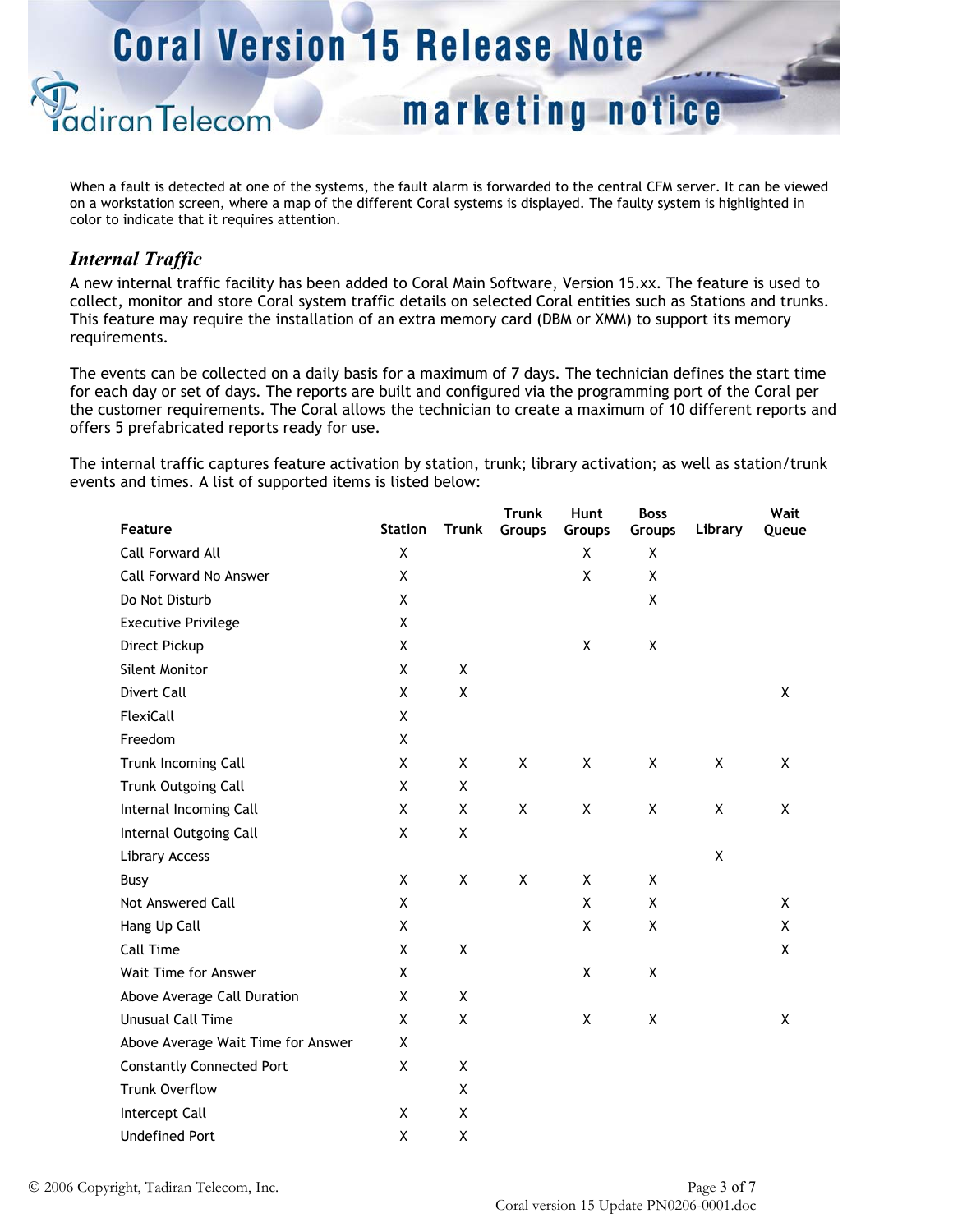# marketing notice

# *Coral Feature*

## *Continuous Conference Feature Code*

diranTelecom

Starting inversion 14.67, a new feature was introduced to the Coral. This feature allowed existing 3-way conferences to be automatically transferred to a free conference bridge when additional conference parties were added (using normal Xfer/Conference feature). In this Coral Version, the station user can have one pre-programmed key used for creating multi-party conference calls while the standard transfer key can be reserved for use as any of the other possibilities.

Also in version 15, a new system option is available that controls which person in the conference call set up a continuous conference, the originator or any member of the conference.

# *IP Enhancements*

## *Sentinel Pro*

The Sentinel Pro is a new Coral entity that supports up to 300 IP endpoints, as well as up to 100 concurrent RTP. The Sentinel endpoints may consist of any of the Coral's legacy IP phones such as a FlexSet-IP 280 or Softphone, all types of SIP entities (phones, trunks, station and office gateway units), as well as Coral Teleport FXS/FXO gateways.

The Sentinel Pro is required to enable IP endpoints that are remotely located behind a NAT Server to transverse the NAT.

The Sentinel Pro is also ideal for use in conjunction with firewalls that do not perform stateful inspection. A large amount of endpoints require opening only one pinhole in the firewall for the Sentinel Pro. Additionally, when the endpoints are located behind the same NAT, a local RTP session can be created between the remote IP endpoints by the Sentinel Pro, thus freeing up Sentinel RTP resources.

## *IP Zone Enhancements*

Coral Version 15 has enhanced the IP Zone distribution as well as increased its capacity. In previous Coral Versions, the UGW was allowed to define a maximum of 8 zones (0 to 7) per UGW card. Starting in version Coral version 15, the number of Zones has been increased to a maximum of 32.

### *SIP*

Starting with version Coral version 15 and the new PUGW gateways, the Coral supports Session Initiated Protocol or SIP. Session Initiation Protocol (SIP) is a signaling protocol for initiating, managing and terminating voice and video sessions across packet networks. SIP is an independent packet switching protocol similar to HTTP. SIP endpoints send requests and acknowledgment messages to initiate and create communications sessions. SIP protocol can be compared to two telephones communicating via email, such as a chat session: "Let's Talk", "OK". The protocol was designed to accommodate intelligent endpoints consisting of one or more media types (audio, video, chat, pictures, MIME objects).

With SIP protocol, the PUGW card in the Coral acts as the SIP Proxy, Registrar and MWI Message server.

### **SIP Station**

The Coral with version 15 and PUGW support the SIP-16 standard. The 16 means 16 basic functions are supported by the SIP standard in the Coral. These functions include Make Call, Hang Up Call, Message Waiting Indicator Set, Message Waiting Indicator Cancel, Transfer Call, Hold Call, Call Forward All, etc.

SIP is an independent signaling protocol and many manufacturers interpret the messaging in many ways. Not all SIP Station devices that claim they are SIP compliant, work in the same fashion. Many use private extensions available in SIP to do certain functions. Also, many SIP station function differently from manufacturer to manufacturer. For instance to do a transfer using manufacturer "A" SIP telephone, is different than doing a transfer using manufacturer "B" SIP telephone. Because of this not all Coral features are supported on SIP telephones.

Tadiran Telecom is putting together a list of certified SIP digital telephones that work with the Coral. This list will be updated and posted on the Tadiran America web site.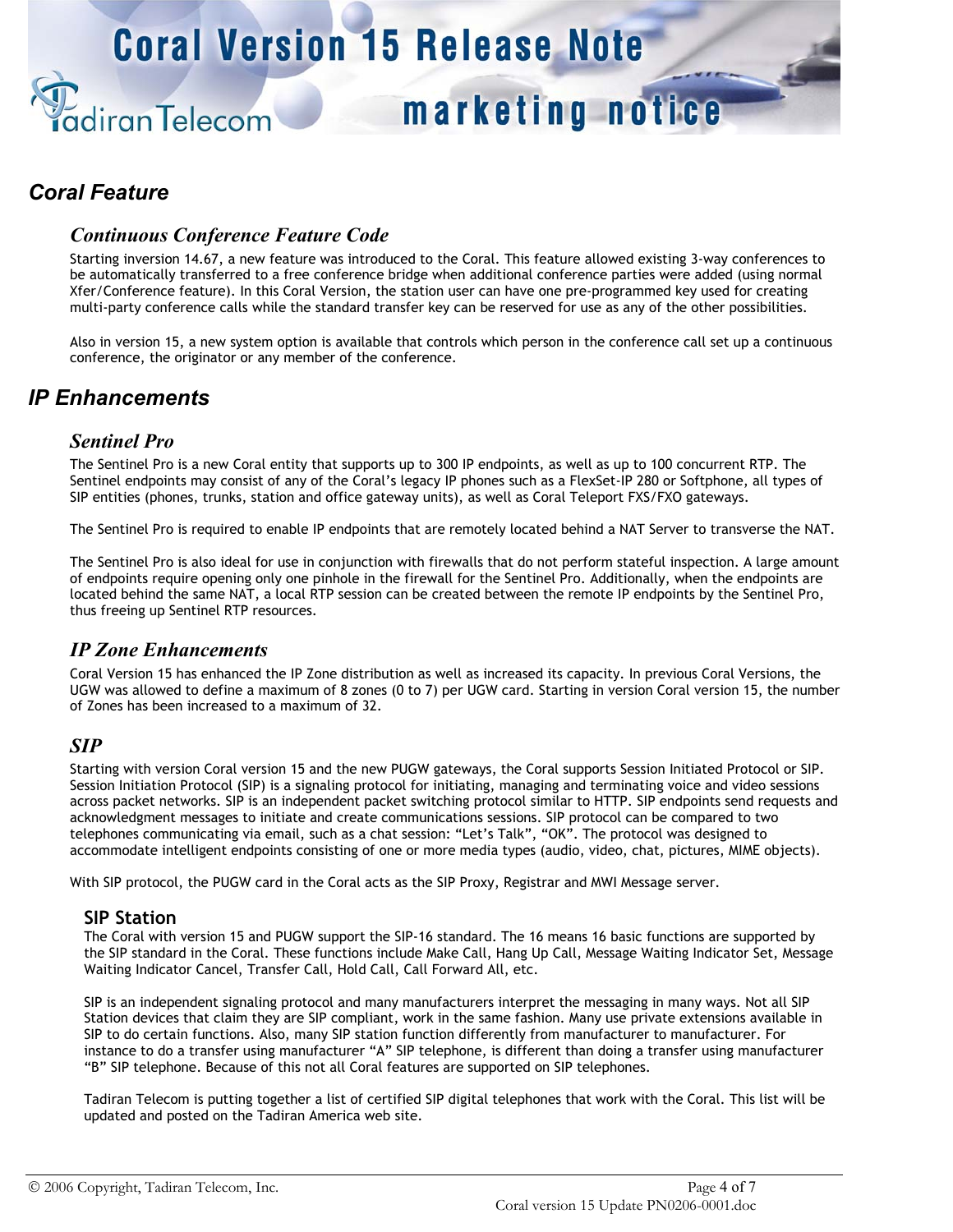)<br>adiranTelecom

marketing notice

Not only does the Coral support the basic SIP-16 features, but there are many features the Coral supports when the SIP telephone is in an idle mode. All of the Coral features are accessible by a dial code. These supported features include:

| <b>Feature Description</b>                    | <b>Dial Code</b><br>#1990 | <b>Feature Description</b>                   | <b>Dial Code</b><br>#166 |
|-----------------------------------------------|---------------------------|----------------------------------------------|--------------------------|
| <b>Account Code</b>                           |                           | <b>Hot Station Immediate</b>                 |                          |
| <b>Attendant Message Waiting</b>              | #156                      | Hot Trunk Delayed                            | #161                     |
| Busy Out - Trunk                              | #155                      | Hot Trunk Immediate                          | #160                     |
| <b>Call Charge Print</b>                      | #1972                     | Incoming Only - Trunk                        | #158                     |
| Call Charge Reset without Print               | #1978                     | Large Conference - Force Release Participant | #1446                    |
| Call Forward Busy - Station                   | #140                      | Last Number Redial                           | # 143                    |
| Call Forward All - ATT                        | #168                      | Load ID (ACD)                                | #1973                    |
| Call Forward All - External - ATT             | #17707                    | Login/Logout (ACD)                           | #1974                    |
| Call Forward All - External -Station          | #17702                    | <b>Malicious Call Trace</b>                  | #1740                    |
| Call Forward All - Station                    | #141                      | Malicious Call Trace - ATT                   | #1742                    |
| Call Forward Busy - ATT                       | #167                      | <b>Malicious Call Trace Print</b>            | #1741                    |
| Call Forward Busy - External - ATT            | #17706                    | Malicious Call Trace Print - ATT             | #1743                    |
| Call Forward Busy - External - Station        | #17701                    | Message                                      | #175                     |
| Call Forward Busy/No Ans - External - Station | #17705                    | Message Cancel                               | #1440                    |
| Call Forward Busy/No Answer                   | #147                      | Night Answer Bell / UNA Pickup Group         | #192                     |
| Call Forward No Ans - External - ATT          | #17708                    | Night1/Day Transfer                          | #185                     |
| Call Forward No Answer - External - Station   | #17703                    | Night2/Day Transfer                          | #184                     |
| Call Forward No Answer - Station              | #142                      | <b>Originating Only Station</b>              | #151                     |
| Call Forward Timed - ATT                      | #1984                     | <b>Outgoing Station Restriction</b>          | #154                     |
| Call Forward Timed - External - ATT           | #17709                    | Party Information on Ports                   | #1987                    |
| Call Forward Timed - External -Station        | #17704                    | Passcode Change                              | #179                     |
| <b>Call Forward Timed - Station</b>           | #1985                     | Phone (Dial) Lock                            | #148                     |
| Call Forwarded No Answer - ATT                | #169                      | Port Information                             | #1986                    |
| Call Park                                     | #183                      | Primary Login (ACD)                          | #1442                    |
| Camp On (Call Back)                           | #176                      | Privacy (Boss Group)                         | #186                     |
| Check In/Out                                  | #1970                     | Private Library Programming                  | #193                     |
| CO Block                                      | #157                      | Public Library Programming                   | #194                     |
| Conference Release/Inspect                    | #1983                     | Redial Saved Number                          | #196                     |
| <b>COS Switchover</b>                         | #149                      | Release/Resume All (ACD/UCD)                 | #1975                    |
| Data Line Security                            | #17700                    | Reminder                                     | #172                     |
| Day/Night Transfer (Auto/Manual)              | #1993                     | Reserve Trunk by ATT                         | #159                     |
| DC No Call                                    | #1989                     | Room Status 0-15 - ATT                       | #7010-                   |
|                                               |                           |                                              | 7025                     |
| Direct In-Line: Day                           | #164                      | Room Status 0-15 - Station                   | #7026-                   |
|                                               |                           |                                              | 7041                     |
| Direct In-Line: Night 1                       | #163                      | Self Release/Resume (UCD)                    | #1991                    |
| Direct In-Line: Night 2                       | #165                      | Series Destination                           | #195                     |
| Directed Pickup                               | #180                      | <b>Station Blocking</b>                      | # 153                    |
| Do Not Disturb - ATT                          | #1999                     | <b>Terminating Only Station</b>              | #152                     |
| Do Not Disturb/Unattended                     | #145                      | Time and Date Setting                        | #188                     |
| Drop No Dial                                  | #162                      | <b>Trunk Auto Guard</b>                      | #1998                    |
| Dump                                          | #1988                     | <b>Trunk Outgoing Only</b>                   | #190                     |
| Exclusive Hold (Boss Group)                   | #187                      | <b>Unattended Station Destination</b>        | #146                     |
| <b>Executive Privilege</b>                    | #170                      | Voice Page                                   | #191                     |
| Follow-Me                                     | #189                      | Wakeup                                       | # 173                    |
| Follow-Me External - Station                  | #17713                    | Wakeup - ATT                                 | #1980                    |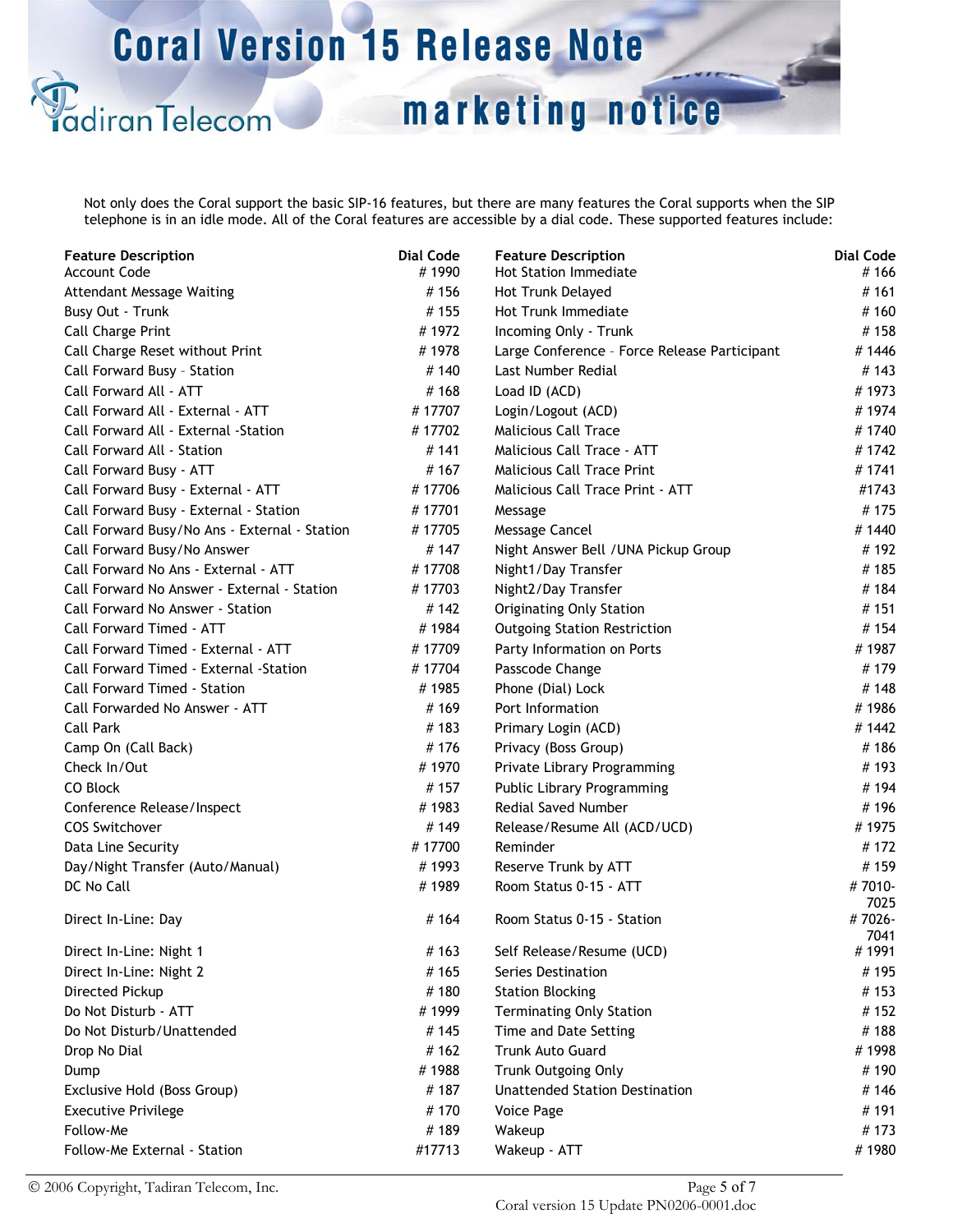# marketing notice

| Freedom (IRSS)           | #17714 | Wakeup Report                 | # 1971 |
|--------------------------|--------|-------------------------------|--------|
| Group Call - Release All | #1447  | Whisper Page - Do Not Disturb | #1745  |
| Group Pickup             | #181   | Wrap Up Code (ACD)            | #1977  |
| <b>Hot Station Delay</b> | #182   | Wrap Up Time (ACD/UCD)        | #1976  |

There are certain station and general system features that are not available to SIP stations in version Coral 15. These include:

| <b>Station Feature Description</b>    | <b>Feature Code and Remarks</b>                                |
|---------------------------------------|----------------------------------------------------------------|
| Program Key                           | #139 included in SIP phones with programmable buttons          |
| Audio in HeadSet                      | #1302                                                          |
| Auto Set Relocate                     | (Portability) Not Available                                    |
| FlexiCall                             | #17710                                                         |
| Freedom                               | #17714                                                         |
| Languages                             | #1328 Not Supported                                            |
| Hold                                  | #171 Hold feature can be controlled by the SIP phone or by the |
|                                       | Coral, depending on the SIP model.                             |
| Auto Redial                           | #178 included in most SIP phones                               |
| Silent Monitor                        | #1981                                                          |
| <b>Split Silent Monitor</b>           | #1448                                                          |
| Zone Page 7300-7039                   | A SIP phone cannot be a Zone Page Group member                 |
| Voice Page 7074-7039                  | A SIP phone can page other phones. Other Coral stations cannot |
|                                       | page a SIP phone.                                              |
| <b>General Features Not Supported</b> |                                                                |
| <b>QSIG Rerouting</b>                 | Not Available                                                  |
| Path Replacement                      | Not Available                                                  |
| CLA Services                          | Not Available                                                  |

### **SIP Trunk**

diranTelecom

SIP Protocol is identical for SIP terminals and trunks. The SIP trunks essentially serve as gateways that enable connections between the Coral and other standard SIP gateways. The trunks, therefore, also enable the Coral to receive SIP calls from other SIP gateways or terminals.

The SIP trunks can be either be registered or unregistered trunks in any one of the following manners:

• Registered Trunks: are dedicated trunks per SIP entity. These trunks remain in idle state after they initialized and are registered. A keep alive signal continues to be sent from the trunk at pre-defined intervals ensuring the trunk's idle state. Examples of registered SIP Trunks may include External Gateways, FXO Teleport units MP-10x and MP-11x  $(x=4/8)$ 

This is the most secure type of Coral SIP trunk.

• Unregistered SIP Trunks: are virtual SIP trunks. These SIP trunks are registered with the Coral, via a Dial Service that includes the destination SIP trunk IP address. The trunks can initialize opposite any endpoint that requires SIP trunk services.

The trunks remain in idle state, until they are needed, at which point the Coral searches for the SIP trunk IP address in its list of dial services. Once the trunk's IP address is found, it may initialize/register opposite the endpoint and receives a SIP trunk from any free PUGW channel.

Examples of unregistered SIP Trunks may include Service Providers over IP (SIP) or a SIP Trunk between two Corals.